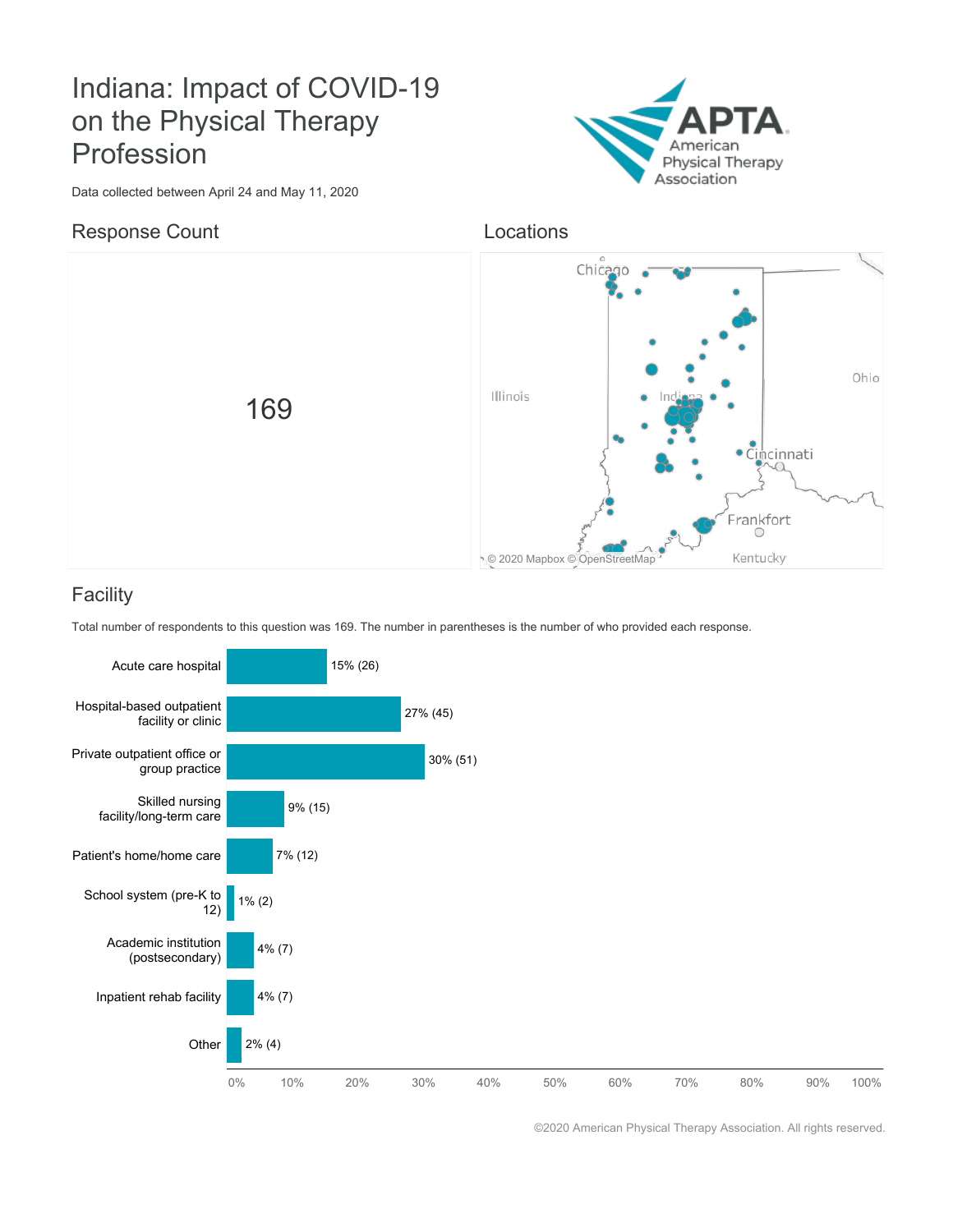

# Percent of PTs Whose Work Hours Declined

The total number of respondents to this question was 120. The number in parentheses is the number of respondents who answered that their work hours declined out of the total responses for the practice facility. Facilities without a bar mean that no respondents indicated that their work hours declined. The % across all settings total includes all responses.

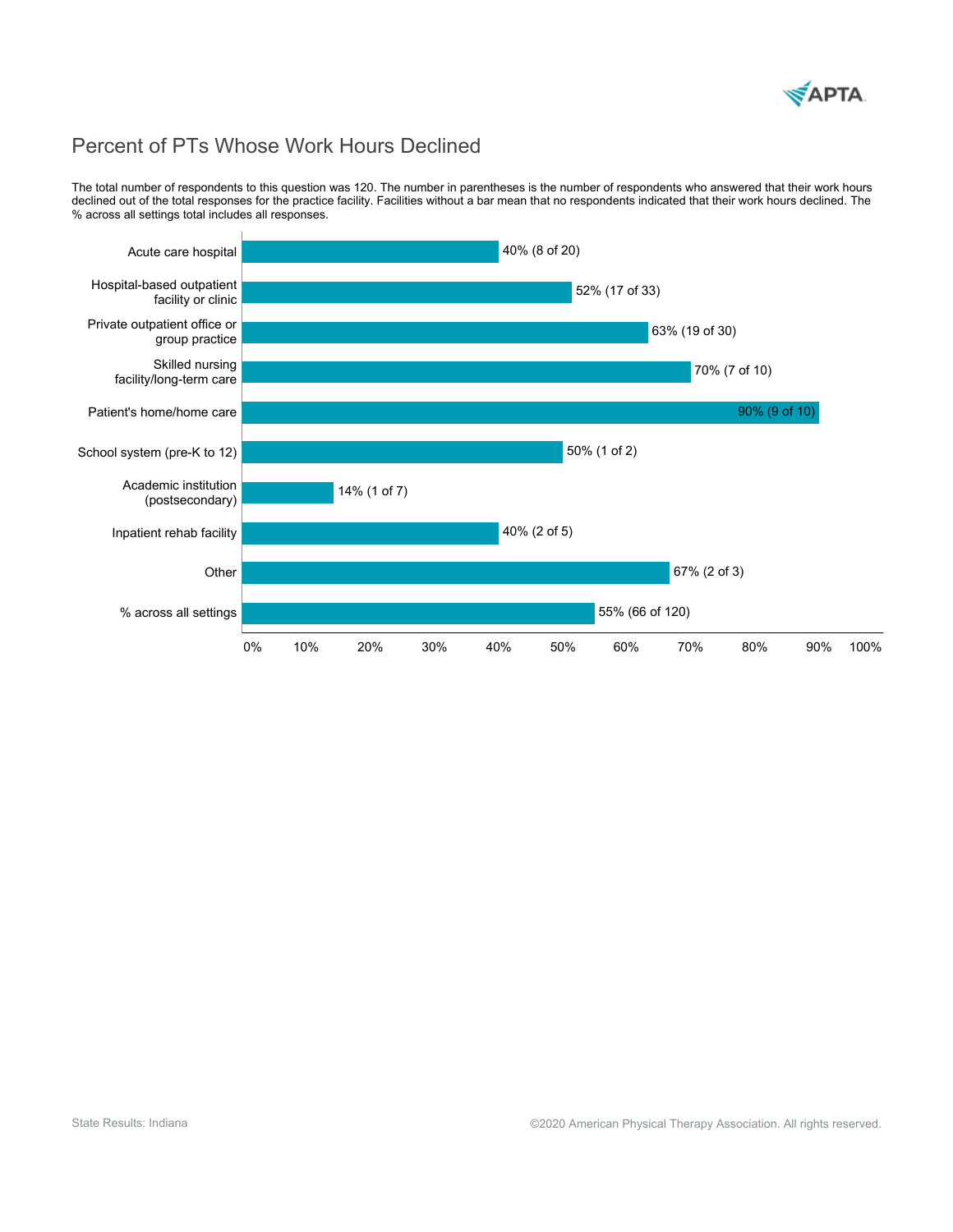

## Percent of PTs Whose Caseload of Direct Patients Declined

The total number of respondents to this question was 90. The number in parentheses is the number of respondents who answered that their caseload declined out of the total responses for the practice facility. Facilities without a bar mean that no respondents indicated that their caseload of direct patients declined. The % across all settings total includes all responses.



### Percent of PTs Whose Caseload of Physician-Referred Patients Declined

The total number of respondents to this question was 92. The number in parentheses is the number of respondents who answered that their caseload declined out of the total responses for the practice facility. Facilities without a bar mean that no respondents indicated that their caseload of physician-referred patients declined. The % across all settings total includes all responses.



State Results: Indiana **COLO American Physical Therapy Association. All rights reserved.**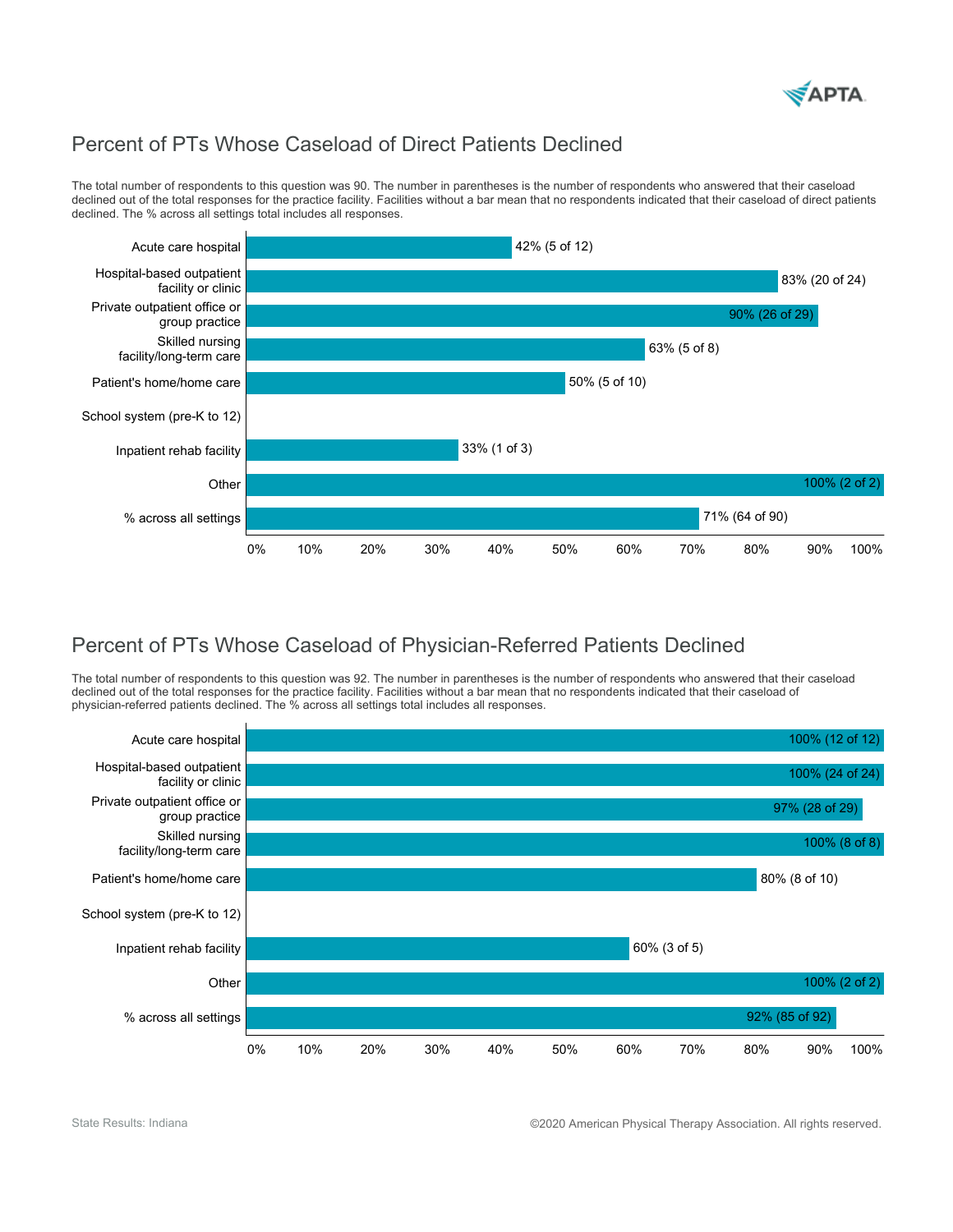

# Percent of Respondents Whose Income Declined

The total number of respondents to this question was 133. The number in parentheses is the total number of who provided each response.



State aggregate PT and PTA data reported due to the small number of responses in some facilities.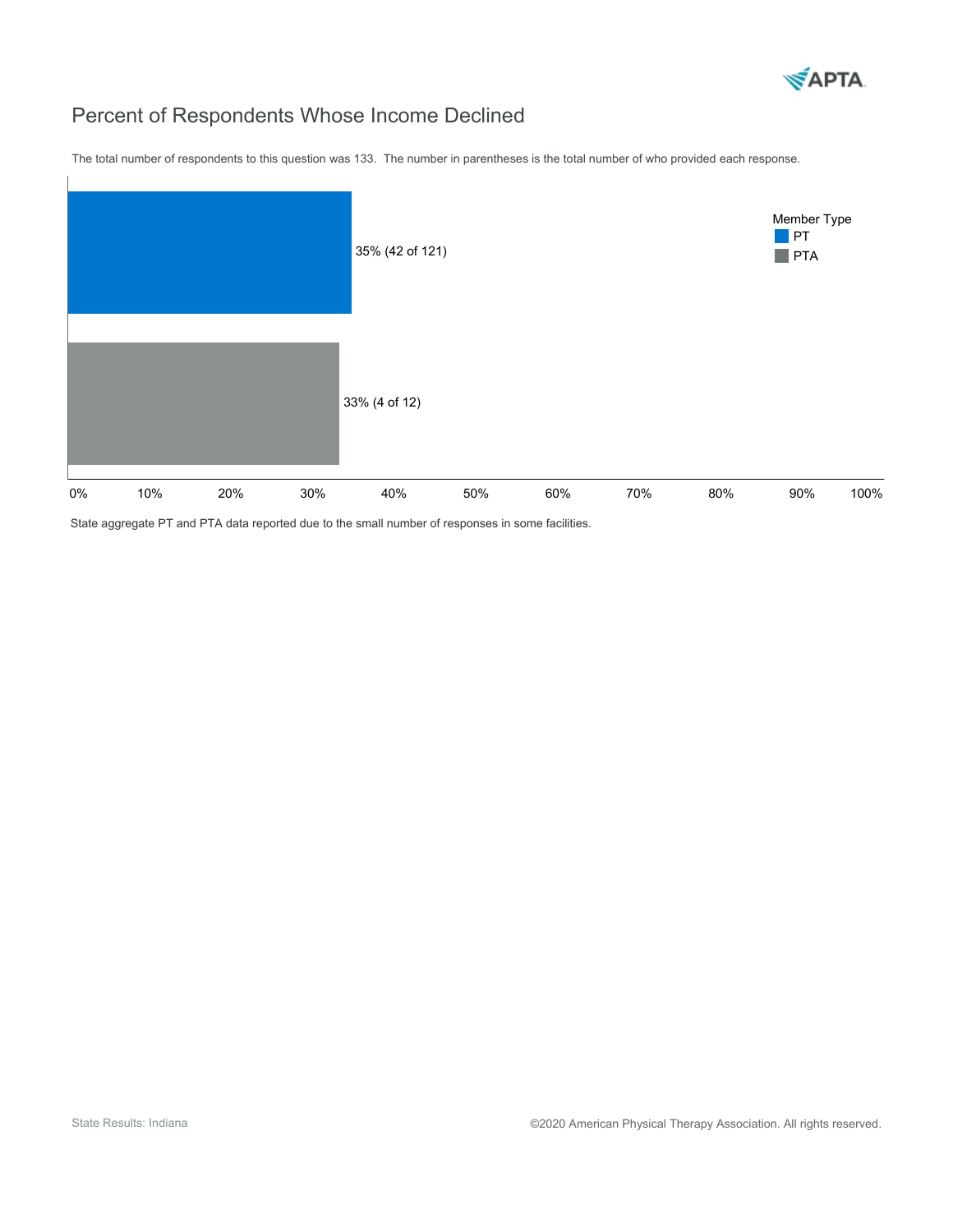

# Employment Loss by Facility

|                                                 | <b>PT</b>        |                     |                  |                             | <b>PTA</b>                 |                            |                             |  |  |
|-------------------------------------------------|------------------|---------------------|------------------|-----------------------------|----------------------------|----------------------------|-----------------------------|--|--|
|                                                 | Laid off         | <b>Furloughed</b>   | Resigned/ quit   | None of the<br>above        | Laid off                   | Furloughed                 | None of the<br>above        |  |  |
| Acute care hospital                             | 5%<br>(1 of 22)  | 5%<br>(1 of 22)     | 0%               | 91%<br>(20 of 22)           | 0%                         | 50%<br>$(2 \text{ of } 4)$ | 50%<br>$(2 \text{ of } 4)$  |  |  |
| Hospital-based<br>outpatient facility or clinic | 0%               | 13%<br>$(5$ of 39)  | 0%               | 87%<br>(34 of 39)           | 0%                         | 40%<br>$(2 \text{ of } 5)$ | 60%<br>$(3 \text{ of } 5)$  |  |  |
| Private outpatient office<br>or group practice  | 2%<br>(1 of 42)  | 26%<br>$(11$ of 42) | 0%               | 71%<br>(30 of 42)           | 43%<br>$(3 \text{ of } 7)$ | 57%<br>(4 of 7)            | 0%                          |  |  |
| Skilled nursing<br>facility/long-term care      | 9%<br>(1 of 11)  | $0\%$               | 0%               | 91%<br>(10 of 11)           | 0%                         | 0%                         | 100%<br>$(4$ of 4)          |  |  |
| Patient's home/home<br>care                     | 0%               | 0%                  | 9%<br>(1 of 11)  | 91%<br>(10 of 11)           | 0%                         | 0%                         | 100%<br>(1 of 1)            |  |  |
| School system (pre-K to<br>12)                  | 0%               | 0%                  | 0%               | 100%<br>$(2 \text{ of } 2)$ | 0%                         | 0%                         | 0%                          |  |  |
| Academic institution<br>(postsecondary)         | 0%               | $0\%$               | 0%               | 100%<br>(7 of 7)            | 0%                         | 0%                         | 0%                          |  |  |
| Inpatient rehab facility                        | 0%               | $0\%$               | 0%               | 100%<br>$(5 \text{ of } 5)$ | 0%                         | 0%                         | 100%<br>$(2 \text{ of } 2)$ |  |  |
| Other                                           | 0%               | 0%                  | 0%               | 100%<br>$(3 \text{ of } 3)$ | 0%                         | 100%<br>$(1$ of 1)         | 0%                          |  |  |
| <b>Total</b>                                    | 2%<br>(3 of 142) | 12%<br>(17 of 142)  | 1%<br>(1 of 142) | 85%<br>(121 of 142)         | 13%<br>(3 of 24)           | 38%<br>(9 of 24)           | 50%<br>$(12$ of 24)         |  |  |

0% %ofTotal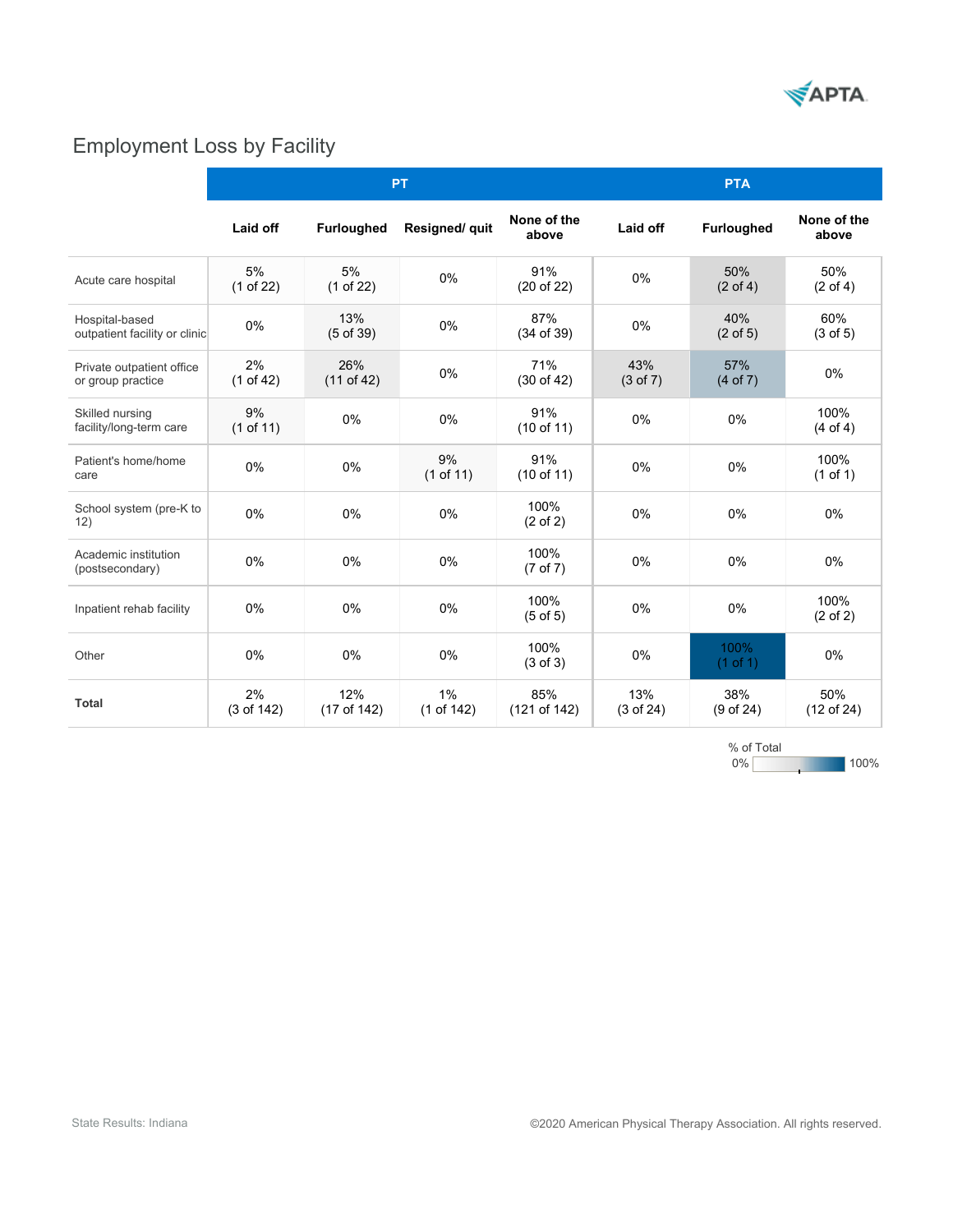

|                                                    |               |              |     |              |     |                |     |                |               |     | Prior |               |
|----------------------------------------------------|---------------|--------------|-----|--------------|-----|----------------|-----|----------------|---------------|-----|-------|---------------|
| Acute care hospital                                | 23% (3 of 13) |              |     |              |     |                |     |                | Current       |     |       |               |
| Hospital-based<br>outpatient facility or<br>clinic |               |              |     |              |     | 46% (11 of 24) |     |                |               |     |       |               |
| Private outpatient<br>office or group<br>practice  |               | 2% (1 of 43) |     |              |     |                |     |                |               |     |       |               |
|                                                    |               |              |     |              |     |                |     | 62% (18 of 29) |               |     |       |               |
| Skilled nursing<br>facility/long-term<br>care      |               |              |     |              |     |                |     |                |               |     |       |               |
|                                                    |               |              |     | 22% (2 of 9) |     |                |     |                |               |     |       |               |
| Patient's<br>home/home care                        |               |              |     |              |     |                |     |                |               |     |       |               |
|                                                    |               |              |     |              |     |                |     |                | 70% (7 of 10) |     |       |               |
| School system<br>(pre-K to 12)                     |               |              |     |              |     |                |     |                |               |     |       |               |
|                                                    |               |              |     |              |     |                |     |                |               |     |       | 100% (2 of 2) |
| Academic institution<br>(postsecondary)            |               |              |     |              |     |                |     |                |               |     |       |               |
| Inpatient rehab<br>facility                        |               |              |     |              |     |                |     |                |               |     |       |               |
| Other                                              |               |              |     |              |     |                |     |                |               |     |       |               |
|                                                    |               |              |     |              |     | 50% (1 of 2)   |     |                |               |     |       |               |
|                                                    | 0%            | 10%          | 20% | 30%          | 40% | 50%            | 60% | 70%            |               | 80% | 90%   | 100%          |

#### Percentage of PTs Who Used Telehealth Prior and During the Pandemic

### Average Patients Treated per Week Via Live Video Consult

The number in parentheses is the number of who provided each response.



Note: 1 respondents indicated that they were treating patients via live video consult prior to the pandemic and 44 indicated that they are currently treating patients via live video consult.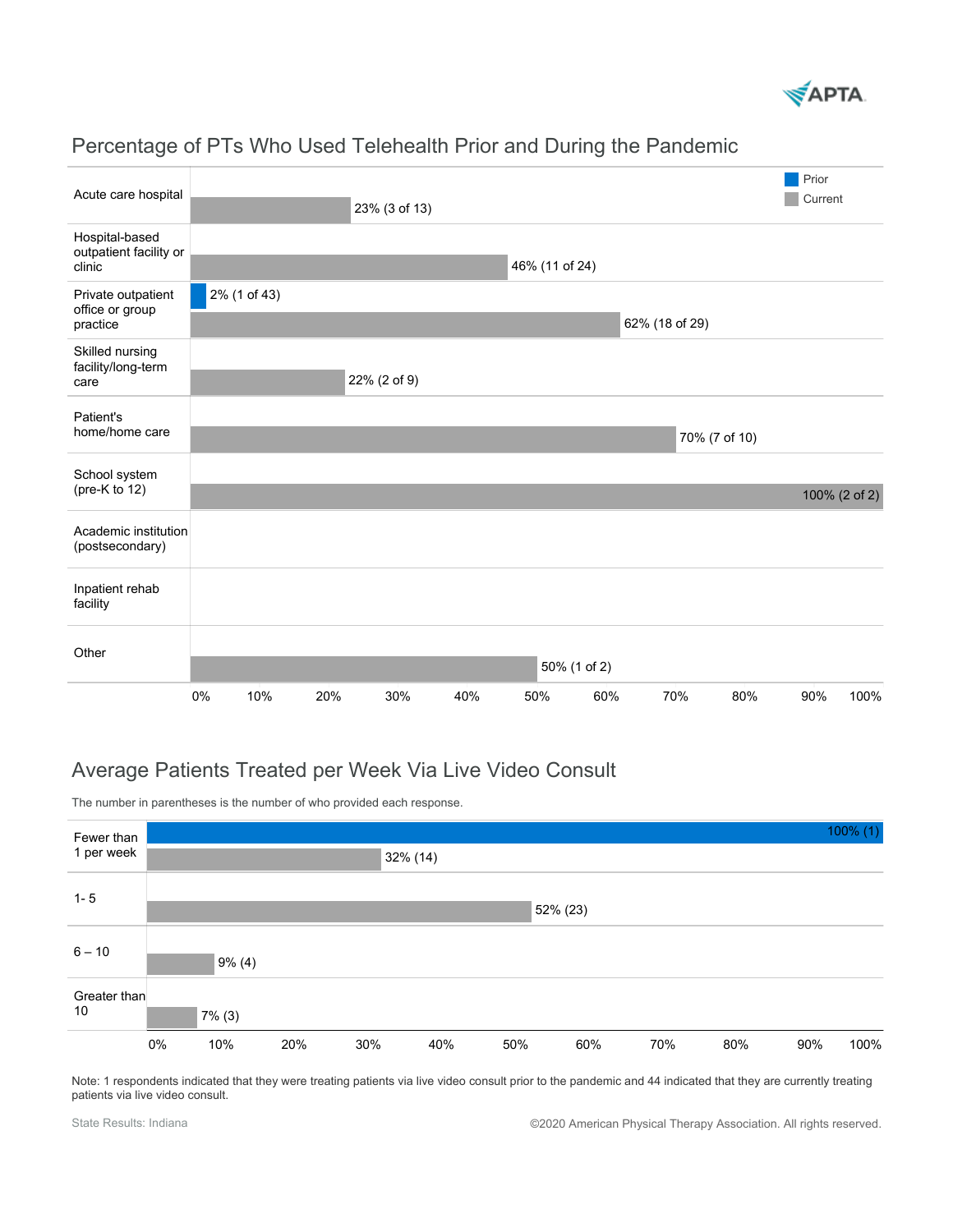

### Reasons for PTs Not Providing Telehealth Across State Lines



The total number of respondents to this question was 40. The number in parentheses is the total number of who provided each response. Respondents could select more than one answer.

### Telehealth Platforms Being Utilized by PTs

The total number of respondents to this question was 45. The number in parentheses is the total number of who provided each response. Respondents could select more than one answer.



State Results: Indiana **COLO American Physical Therapy Association.** All rights reserved.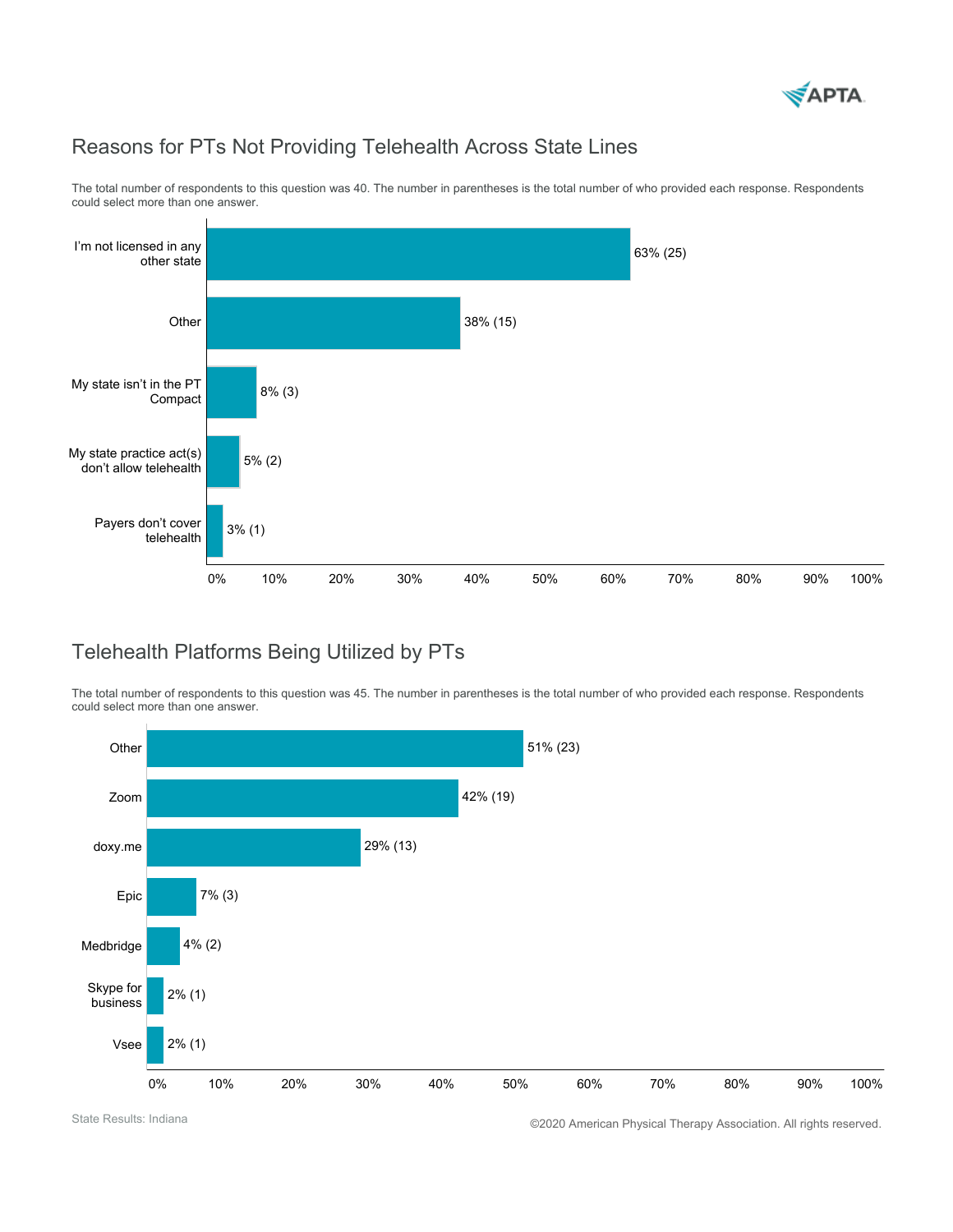

# PTs Obstacles to Providing Telehealth

The total number of respondents to this question was 48. The number in parentheses is the total number of who provided each response. Respondents could select more than one answer.

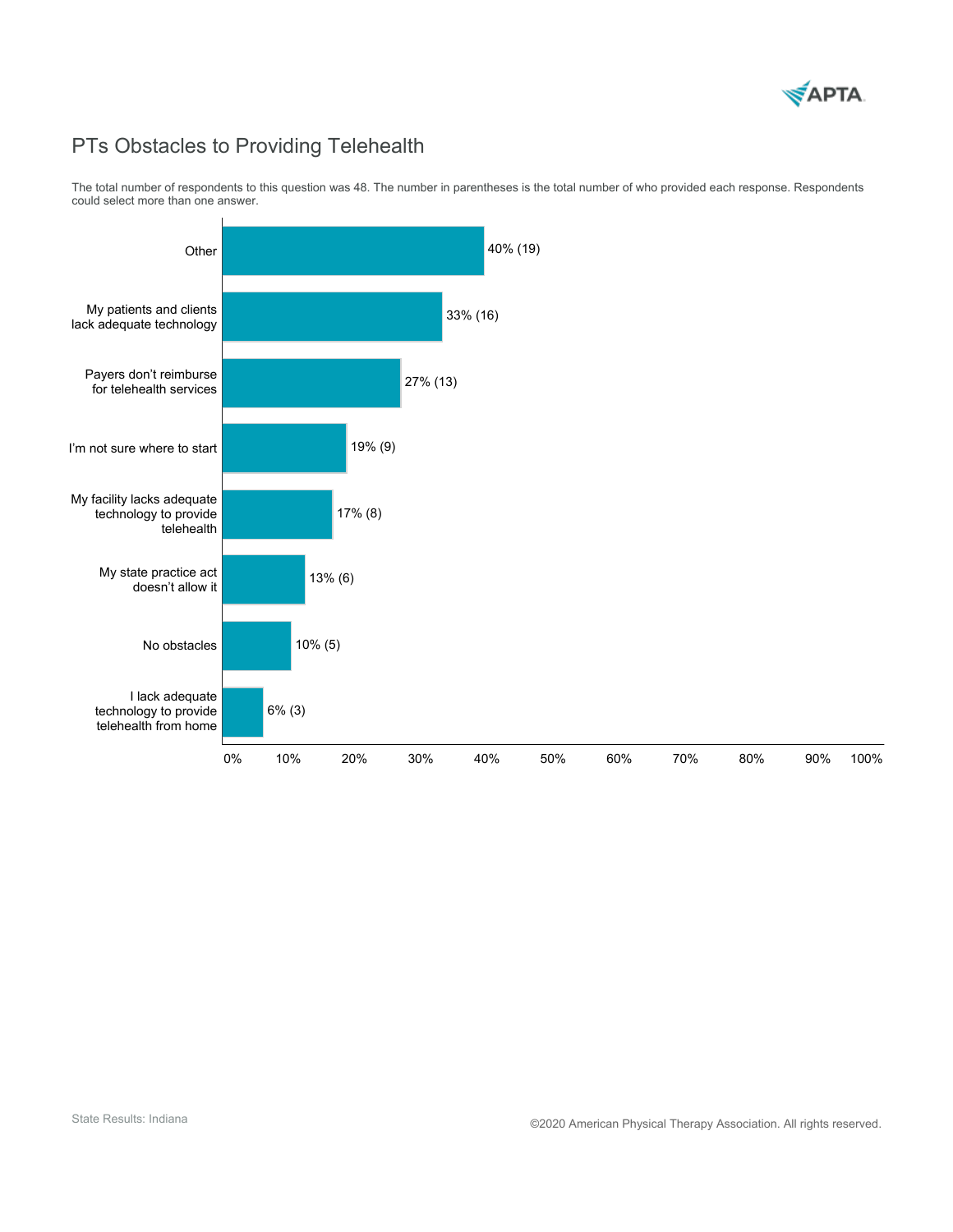

# Weekly Practice Revenue Change



The total number of respondents to this question was 12. The number in parentheses is the total number of who provided each response.